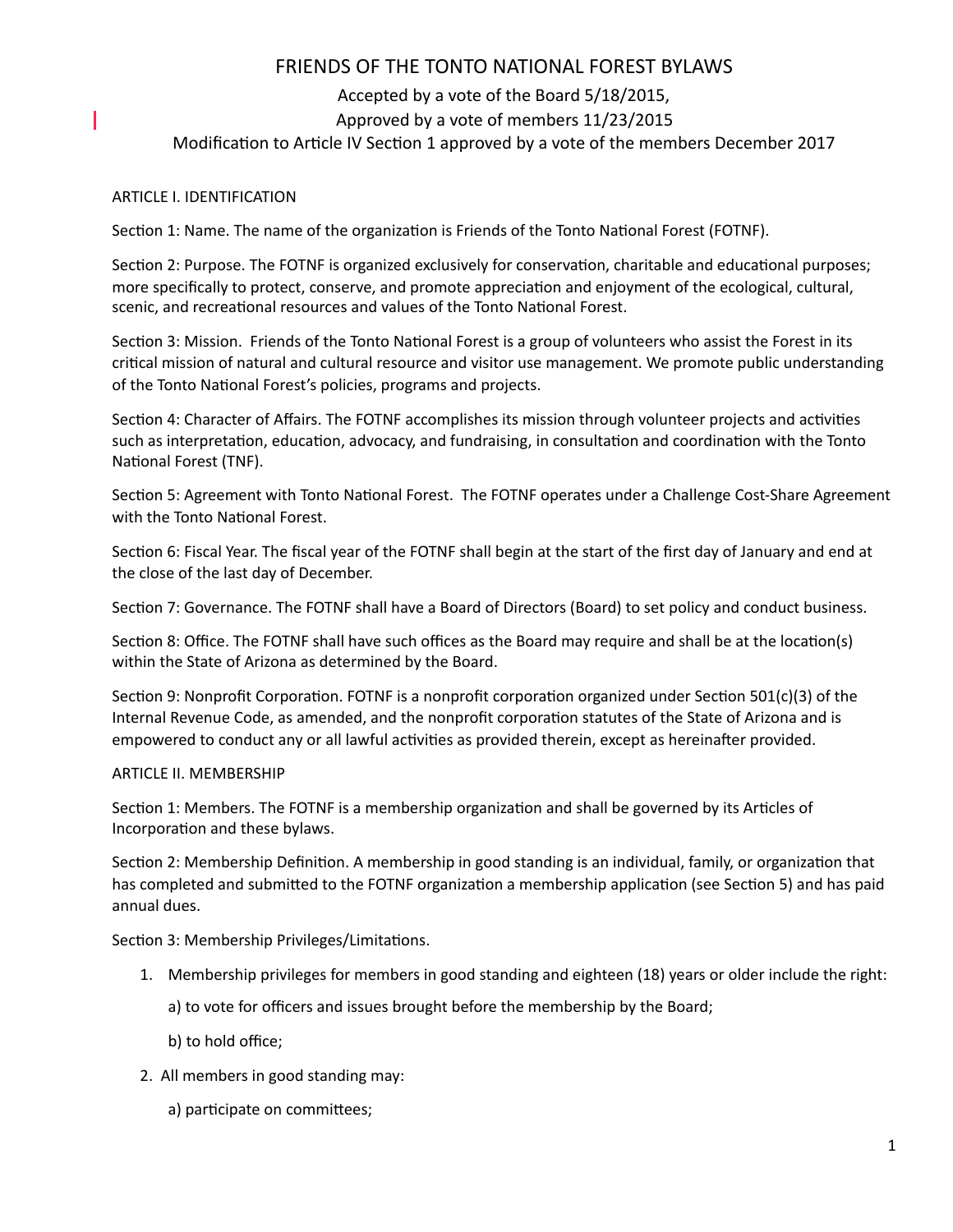b) participate in members-only FOTNF events.

Members may not assume responsibility for any of the following:

- 1. decisions on behalf of the FOTNF which are the responsibility of the Board's executive officers;
- 2. assets and liabilities held by the FOTNF; or
- 3. any privilege, responsibility, ownership, or right not expressly afforded to a member unless specifically given to the same by resolution by the Board, by the provisions for these bylaws, or as required by law.

Section 4: Categories of Memberships.

- 1. Membership categories shall include :
- a) Individual a person eighteen (18) years of age or older.
- b) Family a group of two or more persons living at the same address.
- c) Organization a business, organization, or corporation. A representative designated by a member organization may hold office and vote.
- d) Junior a person twelve (12) years of age until the person's eighteenth birthday, and not included in a family membership. Upon reaching eighteen, the Junior member becomes an Individual member and has the right to vote and run for office for the balance of the fiscal year.
- 2. The Board may establish additional membership categories, with membership approval, that reflect different levels of contribution and effort.

Section 5: Membership Application. The membership application shall:

- 1. include an agreement by the member to support and abide by the purposes stated in the FOTNF Articles of Incorporation and these Bylaws;
- 2. list the annual dues for each membership category

Section 6: Membership Dues. The Board shall make a schedule of dues as stated in the FOTNF Membership Dues Policy applicable to members of the FOTNF. Changes to the schedule of dues may be proposed from time to time by the Board and shall be subject to membership approval.

- 1. Annual dues for new FOTNF memberships will be accepted with the membership application at any time. Dues for new membership accepted during the last four months of the fiscal year shall apply to both the current and successive fiscal years.
- 2. Annual dues for renewal memberships shall be paid to the FOTNF at the start of the fiscal year (January 1).
- 3. Members who have not paid their annual dues by the 1st of February will be considered delinquent and no longer a member.
- 4. Upon payment of annual dues, a delinquent member will be reinstated.

Section 7: Admission to Membership. Members are accepted without regard to race, color, national origin, religion, citizenship, gender, age, physical ability, or other non-merit-based factors.

Section 8: Member Ethics: Members of FOTNF are expected to support the organization's mission. When volunteering, they represent the Forest to the general public.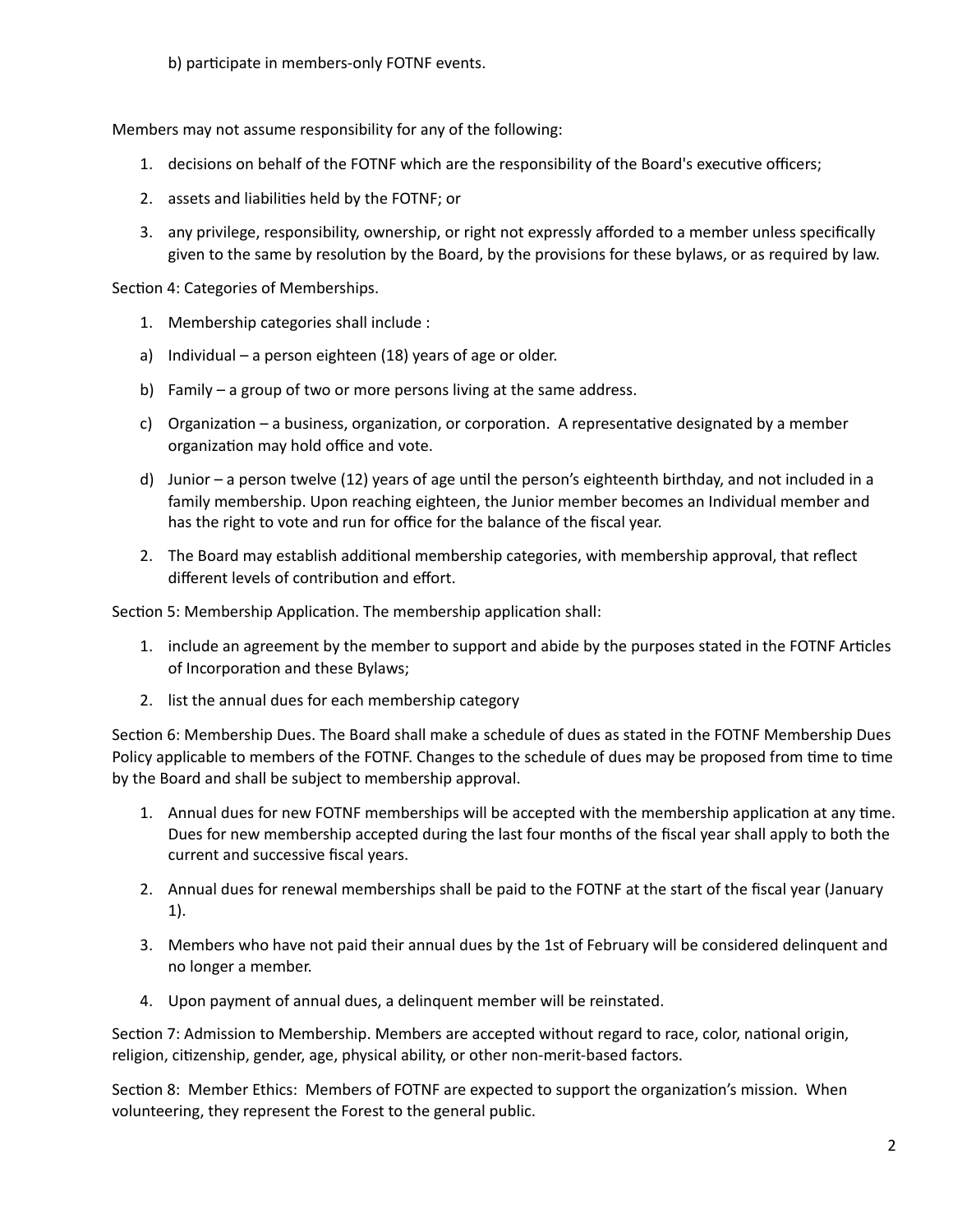- 1. The Forest Service expects all its representatives to adhere to civic-minded principles in their personal conduct and to exhibit a high degree of personal integrity. Acceptable conduct involves sincere respect for the rights and feelings of others and the assurance their personal conduct will not harm or be considered discriminatory to other volunteers, employees, or the Forest Service—or cause an unfavorable reaction from the public.
- 2. While working under a volunteer agreement, members may not:
- a) Carry or use firearms
- b) Consume intoxicating beverages
- c) Possess or use any illegal drugs
- d) Use government-owned or government-leased vehicles, property, tools, equipment or telephones for personal purposes
- e) Fight, use derogatory language, or participate in discrimination, sexual harassment, or violent or threatening behavior
- f) Have pets with you without special permission of the District Ranger
- g) Violate any state Game and Fish regulation
- h) Violate any federal, state, or local law
- i) Sell or distribute any non-USDA products or literature, other than that of Friends of the Tonto NF
- j) Disclose confidential information
- 3. Violation of any of the above prohibitions may constitute grounds for dismissal or other appropriate action.
- 4. Members, as volunteers for the Forest Service, have rights. These rights include:
- a) The right to be treated with respect
- b) The right to a workplace free of harassment and hostile conditions
- c) The right to a suitable assignment
- d) The right to training
- e) The right to qualified supervision
- $f$ ) The right to safe working conditions

Section 9: Termination of Membership. Any person whose actions are determined to be contrary to Member ethics as described in Article I Section 8, by the Recruitment and Membership Committee and approved by the Board, shall have their membership terminated. No refund will be allowed.

### ARTICLE III. MEETINGS OF MEMBERS

Section 1: Annual Meeting. An annual meeting of the membership shall be held during the fourth quarter of the fiscal year at a place determined by the Board. The meeting purpose will be for:

- 1. elections;
- 2. Treasurer's report of year-to-date financial status;
- 3. review and approval of the budget for the next fiscal year; and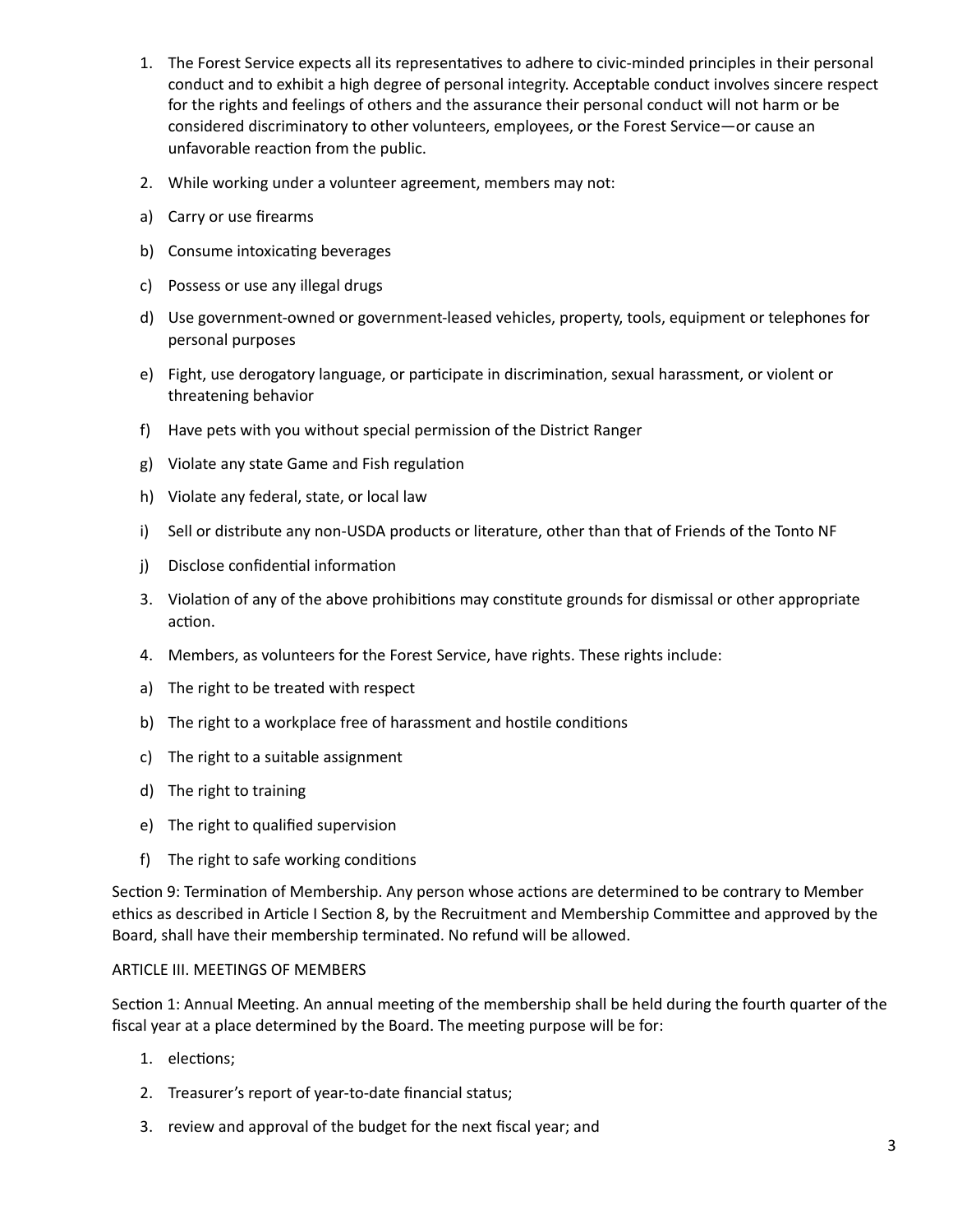4. transaction of such other business as needed.

Section 2: Regular Meetings. Meetings of the membership may be held on dates, times, places, and purposes determined by the Board. The purpose of such meetings may include:

- 1. informing the membership of projects and activities related to the Tonto National Forest (TNF);
- 2. recruiting volunteers to assist with projects and activities on the TNF; and
- 3. promoting camaraderie among the members of the FOTNF.

Section 3: Special Meetings. Special meetings of the membership may be called by:

- 1. the President or
- 2. a majority of the members of the Board; or
- 3. a written petition submitted to the Secretary and signed by at least one-fourth  $(1/4)$  of the membership.
- 4. A call for the meeting shall state the date, time, place and purpose of the Special Meeting.

Section 4: Notice of Meetings. Notice of each meeting will be provided to members specifying the place, date, time, and purpose of the meeting. The manner or method of notice shall be by e-mail, unless the member has requested postal notification. Meeting notices will also be posted on the FOTNF website.

- 1. Annual Meetings. Notice shall be given to the membership at least thirty (30) days prior to the date of the meeting and include the slate of nominated officers.
- 2. Regular Meetings. Notice shall be given to the membership at least thirty (30) days prior to the date of the meeting.
- 3. Special Meetings. Notice of special member meetings shall be given to the membership at least ten (10) days prior to the date of the meeting.
- 4. Notification. Notice shall be deemed to be delivered upon successful transmission of an e-mail message. Any known delivery error shall be investigated. If there are members who do not receive e-mails, notice shall be in the form of a postcard, which shall be deemed delivered 5 days after placing in a mailbox.

Section 5: Quorum. Twenty members, or twenty percent of the total number of members, whichever is less, shall constitute a quorum at any membership meeting.

Section 6: Voting.

- 1. Each individual member in good standing has one vote; also each family and organization shall be entitled to one (1) vote.
- 2. Members in the Junior category are not eligible to vote.
- 3. Members may vote in election of officers and issues the Board decides to bring before the members for a vote.
- 4. Voting at meetings may be by a show of hands or voice vote of those present, or by written ballot as determined by the presiding officer, except voting for the election of Officers and Directors shall be by written ballot.
- 5. Members can submit their vote by mail, or by e-mail to friendsoftontonf@gmail.com, if received by stated deadline.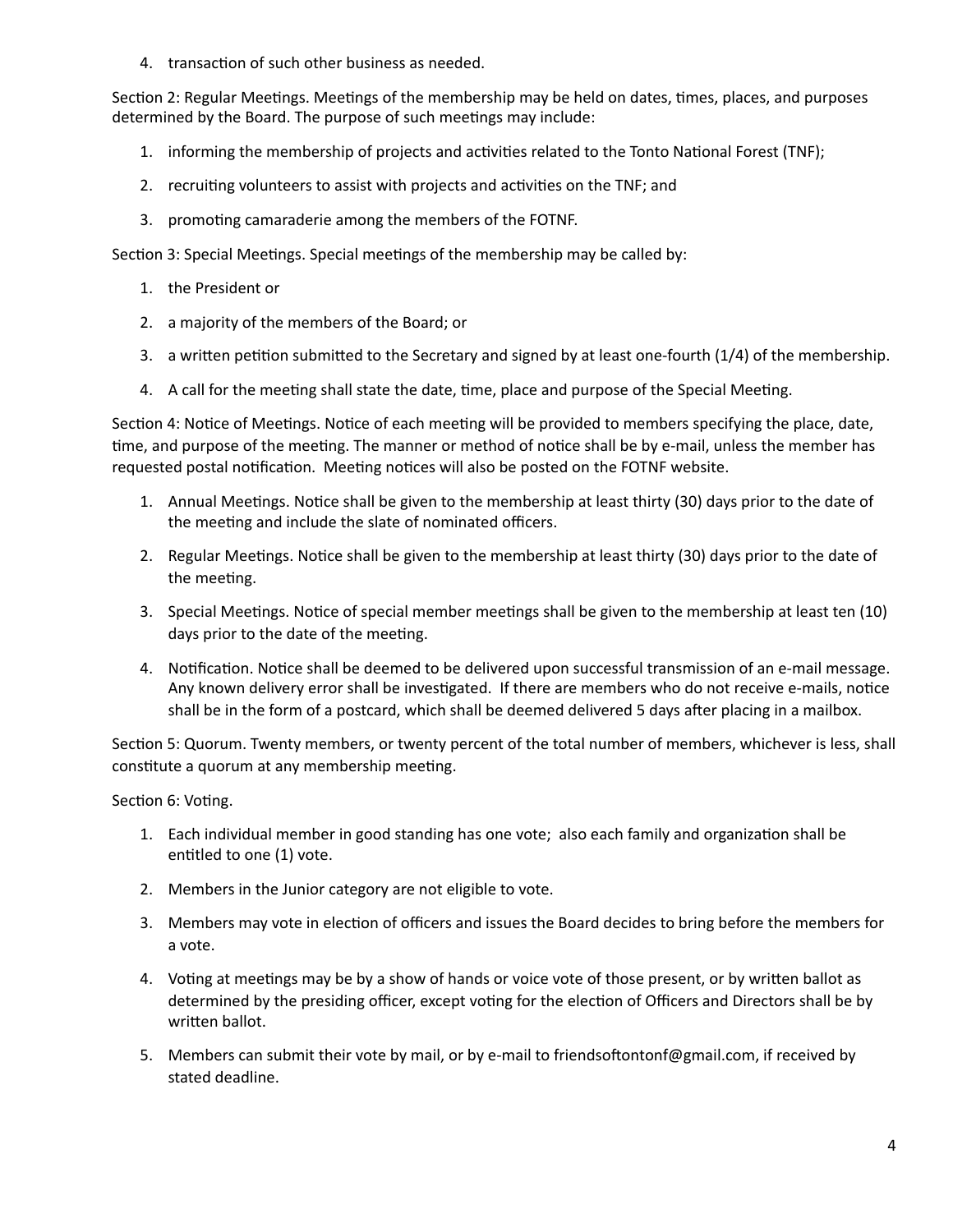6. Should action from the membership be necessary between meetings, voting may take place by ballot via mail or electronic means.

## ARTICLE IV. THE BOARD

Section 1: Number and Tenure. The Board shall consist of no fewer than three (3) Officers (President, Vice President, and Secretary/Treasurer), and an Executive Director (total of 4); and no more than 5 Officers (President, Past President, Vice President, Secretary and Treasurer), an Executive Director, 4 standing committee chairs, and 8 Board members-at-large (total of 18). Board members may be elected as needed and determined by the Board. President, Vice President, Secretary, Treasurer and Board members-at-large shall serve two-year terms. Officers and Board members are limited to serving no more than eight (8) consecutive years in one position.

Section 2: Co-Board Member Position. There will be no position held by two or more people.

Section 3: Election of Officers and Board Members. Members of the Board shall be elected by written ballot in the following manner:

- 1. A nominating committee, whose chair is appointed by the President, will seek nominees for Board positions, encouraging broad geographic representation among various interest groups;
- 2. Candidates shall be U.S. citizens and members in good standing;
- 3. A slate of candidates shall be provided to the members at least thirty (30) days prior to the Annual Meeting;
- 4. Members may make additional nominations at or before the Annual Meeting;
- 5. Board members shall be elected by majority vote at the Annual Meeting at which a quorum has voted except as noted in Section 4 of this article.

Section 4: Vacancies. Any vacancy on the Board shall be filled by a majority vote of the remaining members of the Board. Any Officer or Director thus elected shall hold office until the next annual meeting of the members and until his or her successor is duly elected.

Section 5: Compensation. All members of the Board shall serve and participate on a voluntary basis and receive no remuneration for their time. Actual expenses incurred by a board member while conducting Board business may be reimbursed per the FOTNF Reimbursement Policy.

Section 6: Conflict of Interest. Each Board candidate, upon nomination, and members of Board Committees upon appointment, will be required to complete and sign a Conflict of Interest Statement identifying any current or potential conflicts in accordance with the FOTNF Conflict of Interest Policy.

Section 7: Regular Meetings of the Board. The Board will meet at least four times a year on such dates, times, locations, and for purposes as determined by the Board. Such meetings of the Board will be open to FOTNF members and posted in advance on the website

Section 8: Special Meetings. Special meetings of the Board may be called by the President or by a majority of the board members.

Section 9: Quorum and Manner of Acting.

- 1. A simple majority of the Board shall constitute a quorum.
- 2. The act of a majority of the Board members present at a meeting at which a quorum is present shall be the act of the Board.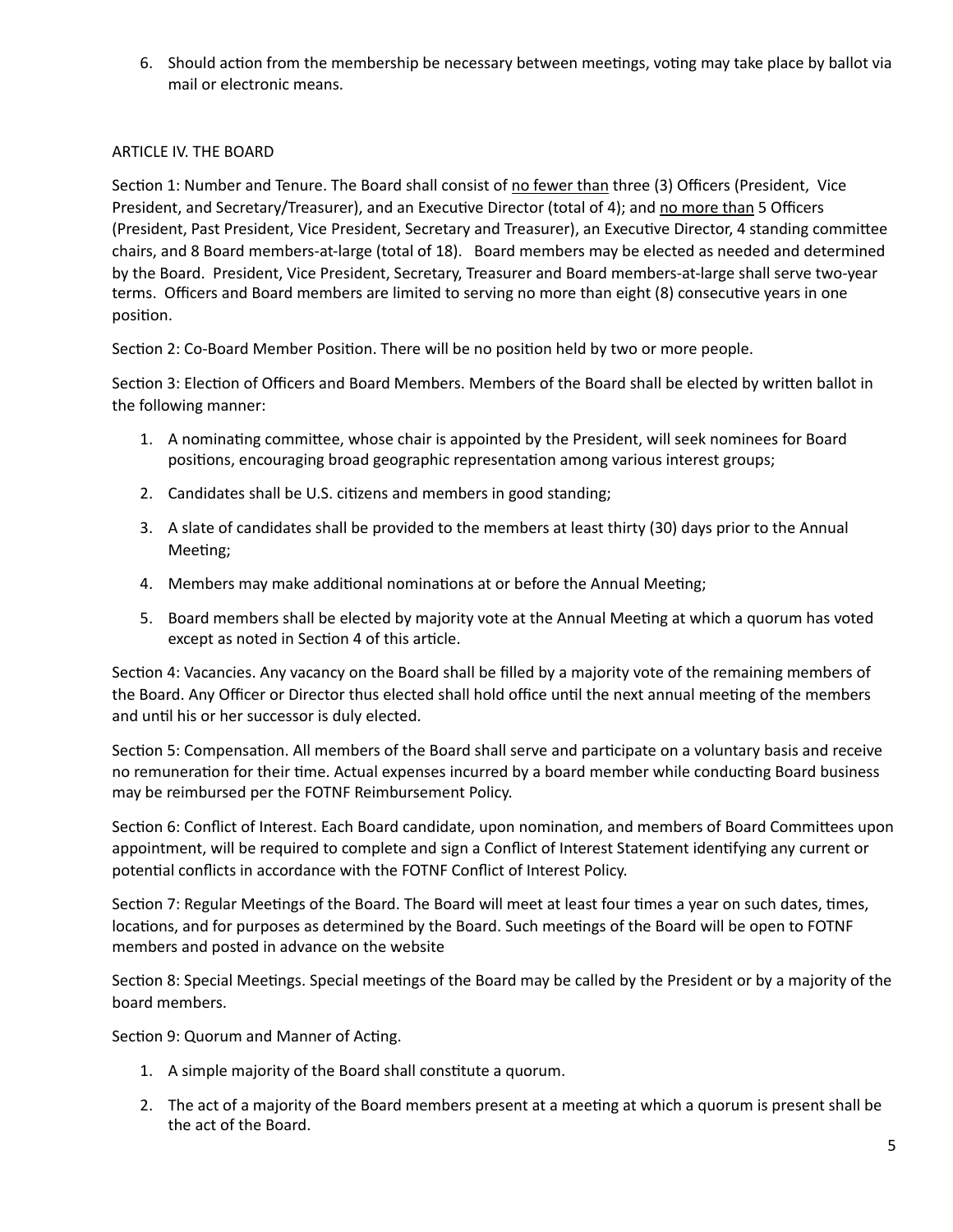3. All meetings shall be held in a manner that allows for a record of voting to be filed with the minutes of such meeting.

Section 10: Removal. Any member of the board of directors may be removed from office, with cause, at any time by an affirmative vote of the majority of the Board at a meeting called expressly for that purpose.

Cause shall be defined as:

- 1. conduct unbecoming to the principles and welfare for which this organization is created; or deemed inappropriate by a majority of the Board
- 2. violation of the FOTNF Conflict of Interest Policy.
- 3. excessive absences; and
- 4. violation of state or federal laws, or regulations regarding the Tonto National Forest (TNF).

Section 11: Resignation.

- 1. Resignation from the Board must be in writing and received by the Secretary, or in absence of the Secretary, the President.
- 2. A resignation is effective when the notice is delivered unless the notice specifies a later effective date or event.
- 3. If a resignation is made effective at a later date, the Board may fill the pending vacancy before the effective date if the Board provides that the successor does not take office until the effective date. This successor will serve in an interim capacity until elections are held.

Section 12: Electronic Participation.

- 1. The Board shall permit any or all members to participate in an annual, regular or special meeting through the use of any means of communication by which all members participating may simultaneously communicate/interact during the meeting.
- 2. A Board member participating in a meeting by this means is deemed to be present in person at the meeting.

Section 13: Executive Session. The Board may meet in Executive Session which excludes all except the Board members, Executive Director, and others invited to participate in order to provide information on the issue being discussed. The type of issue that could be moved to Executive session would be those such as discussion of a confidential nature including staffing issues, litigation, or other cases as required. Voting on the issue will take place in the regular Board meeting following the close of discussion and the Executive session.

Section 14: Accepting. The Board may accept on behalf of the FOTNF any contribution, gift, bequest or devise for general or special purposes of the organization. The Board may consult with legal counsel familiar with such matters, to be certain that any gift accepted shall not burden the organization with any financial, environmental, or other liabilities, and shall not be of a nature which would endanger the organization's standing as a taxexempt public charity.

Section 15. Propaganda or Influencing. The FOTNF will not exceed IRS rules or guidelines for carrying on propaganda or otherwise attempting to influence legislation; nor shall the organization exceed IRS rules or guidelines related to participating in or intervening in (including the publishing or distributing of statements) any political campaign on behalf of or in opposition to any candidate for public office.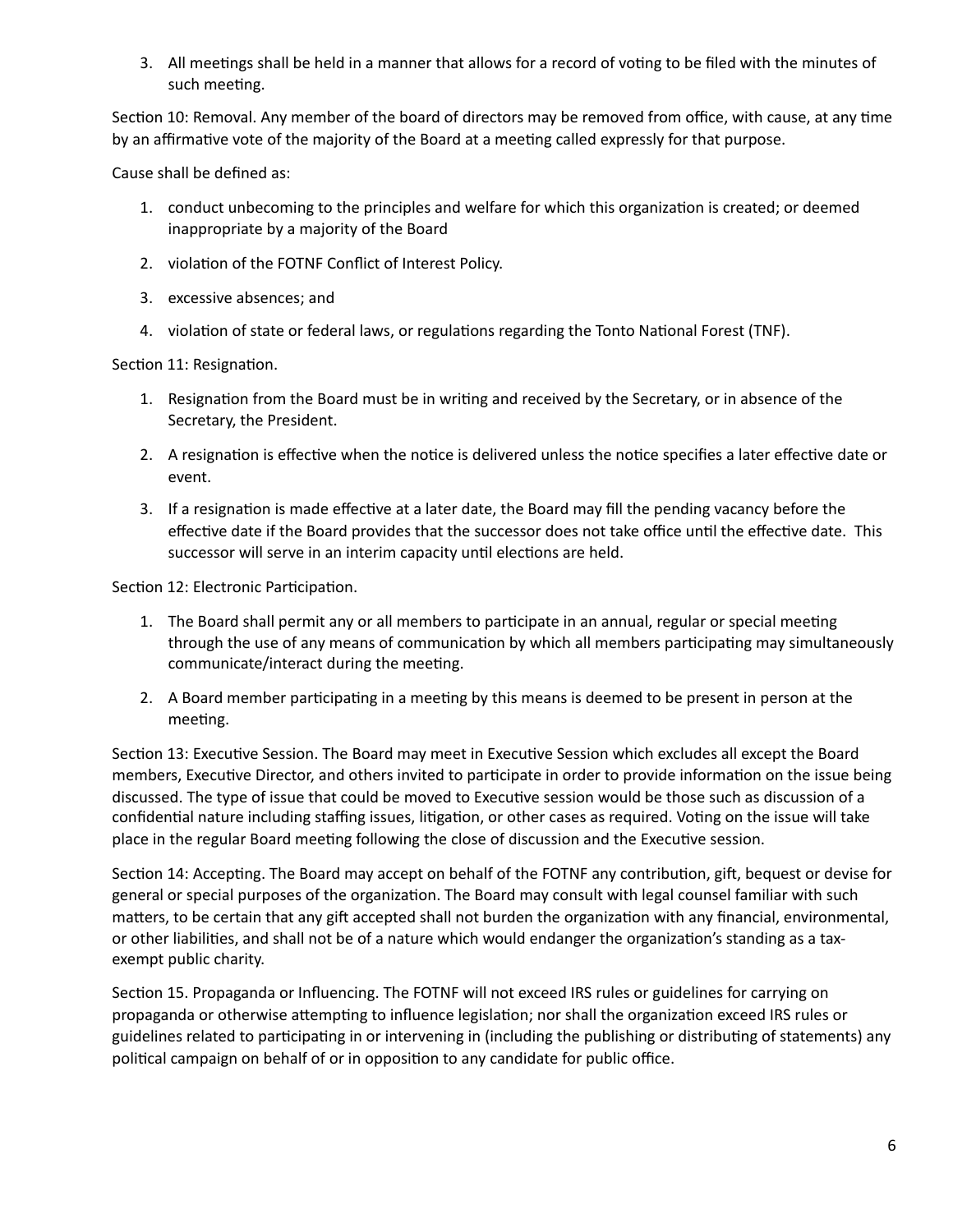Section 16. Duties at the Time of Expiration. At the expiration of a Board member's term, from whatever cause, he/she shall surrender all books, monies, papers, and property of the FOTNF to their successor or, if that is not possible, the President.

## ARTICLE V. TONTO NATIONAL FOREST LIAISON

Section 1: Appointment. The Board shall ask the Tonto National Forest (TNF) to appoint a liaison to the FOTNF who is actively engaged in working on the Forest and knowledgeable concerning the Forest's rules and regulations; the liaison is not a voting member and cannot hold a Board position. The liaison or designee will attend the members' and Board meetings to discuss program direction, projects, and other issues; supply any necessary project information such as safety, previous research, inventory and planning results, photographs and drawings; supply project equipment when available and/or budget allows. The liaison will inform the Board of policies relating to activities on TNF lands; include and involve FOTNF in project planning and input for the development and use of informational, interpretive, and safety materials; and continue to use FOTNF members as trained volunteers in ongoing programs related to the Tonto National Forest.

## ARTICLE VI. DUTIES OF THE OFFICERS AND BOARD MEMBERS

Section 1: General. All Officers and Board members must be members in good standing of the FOTNF. The Board shall exercise all the powers that may be exercised or performed by the corporation under the nonprofit corporation statutes of the State of Arizona, the Articles of Incorporation, and these Bylaws.

Each member of the Board has one vote in all Board decisions.

Section 2: President.

- 1. Presides over membership and board meetings of the FOTNF.
- 2. Serves as ex-officio member of committees.
- 3. Appoints chairpersons to the various committees.
- 4. Oversees committees.
- 5. Is responsible for the signing of all official documents on behalf of the FOTNF. The President can delegate this authority for specific documents with board approval.
- 6. Is authorized to talk with outside groups, the media, any Tonto National Forest employee, including the Forest Liaison in relation to projects, membership, and the organization's position in relation to the Tonto National Forest and Forest policies, regulations and laws.
- 7. Serves for two (2) years in an advisory ex-officio capacity as Immediate Past President after the end of his/her term.
- 8. Shall cause an annual budget to be created for the upcoming year prior to the close of the fiscal year.
- 9. In the absence of any officer, or for any other reason that the President may deem sufficient, s/he may delegate the powers or duties of such officer to any other officer, or director, for the time being, provided a majority of the entire Board concurs therein.

Section 3: Past-President:

- 1. Serves for a two-year term, having succeeded to that office from the office of President.
- 2. Shall represent the interests of the entire FOTNF membership and, as requested, shall provide counsel to the President.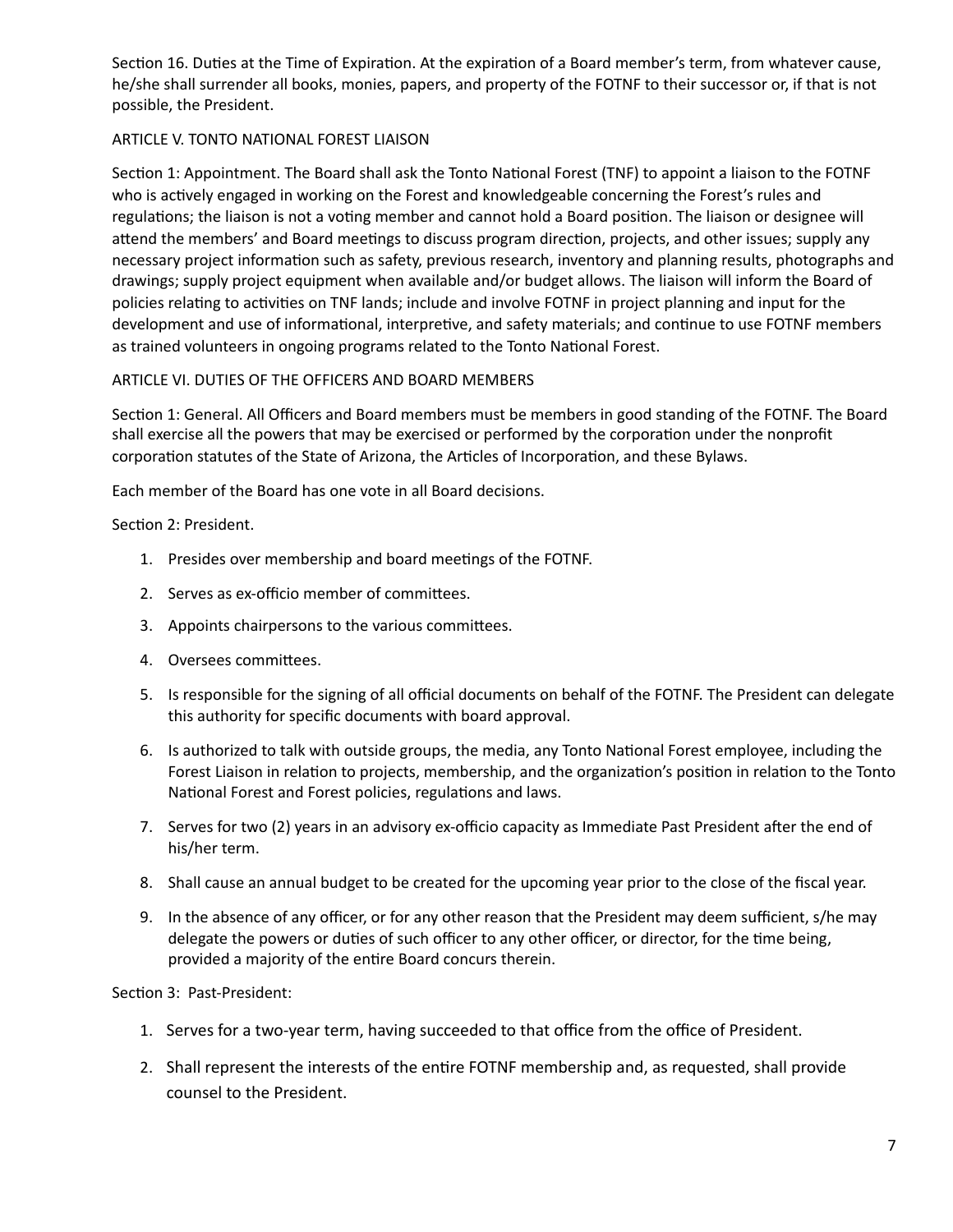- 3. Shall assist in assuring continuity of FOTNF programs during the change of the Presidency.
- 4. Serves as ex-officio member of the Board.

Section 4: Vice-President.

- 1. Serves as presiding officer in the absence of the President at membership and board meetings.
- 2. Assists the President in all matters as appropriate.
- 3. Coordinates fundraising activities for the benefit of FOTNF.
- 4. Assumes the office of President if that office is vacated for any reason.
- 5. Is authorized to talk with outside groups, the media, and any Tonto National Forest employee, including the Forest Liaison in relation to projects, membership, and the organization's position in relation to the Tonto National Forest and Forest policies, regulations and laws.

Section 5: Secretary. This job may be combined with that of the Treasurer

- 1. Preparation and distribution of Board and membership meeting notices.
- 2. Compilation and maintenance of records including minutes.
- 3. Preparation and distribution of minutes to the Board and membership.

Section 6: Treasurer.

- 1. Collects, records, deposits, and reports on all membership dues as well as cash and non-cash donations to the organization.
- 2. Makes disbursements of organization funds per the Board-approved budget and approved reimbursement requests. (See Reimbursement Policy)
- 3. Prepares and presents organizational financial reports to the Board and membership at Board and general membership meetings.
- 4. Performs all the duties incident to the office of Treasurer and such other duties as from time to time may be assigned by the Board.
- 5. Exhibits the books of accounts, financial records, transactions, and financial condition to any member of the Board, or to their agent or attorney when requested.
- 6. Provides correct and complete financial reports to be available to members as required by law.
- 7. Produces and distributes the annual financial report that discloses the true financial condition of the organization to the membership no later than September 15 for the prior fiscal year.
- 8. Maintains a current membership list.
- 9. Creates and submits required reports to the Arizona Corporation Commission, IRS and Arizona Department of Revenue.

Section 7: Executive Director

The Board will select an Executive Director. Term for this position will be 5 years. The Executive Director may be re-elected for up to three terms. This position is a voting member of the Board.

Duties of this position shall be: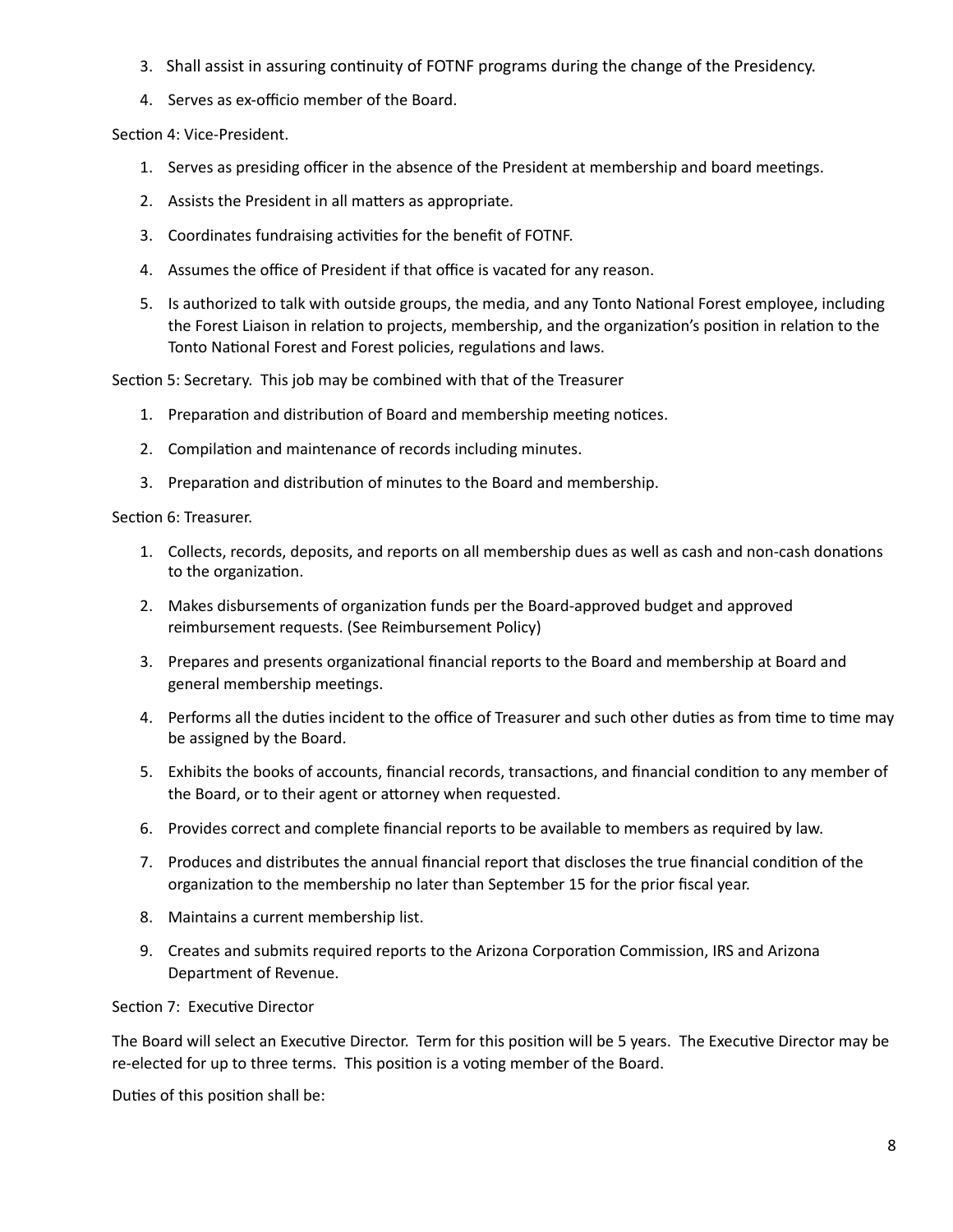- 1. Assures that the organization has a long-range strategy which achieves its mission, and toward which it makes consistent progress.
- 2. Liaison with the Tonto National Forest.
- 3. Provides continuity, guidance and advice for the FOTNF.
- 4. Helps to coordinate projects of the FOTNF.
- 5. Meets with the Board at all Board meetings.
- 6. Works with the Board to maintain official records and documents, and ensures compliance with federal, state and local regulations.
- 7. Provides leadership in developing projects, program, organizational and financial plans with the Board of Directors and staff, and carries out plans and policies authorized by the board.
- 8. Publicizes the activities of the organization, its programs and goals.
- 9. Establishes sound working relationships and cooperative arrangements with community groups and organizations.
- 10. Responsible for developing and maintaining sound financial practices.
- 11. Works with the staff, Treasurer, and the Board in preparing a budget; sees that the organization operates within budget guidelines.
- 12. Jointly, with the President and Secretary, conducts official correspondence of the organization, and jointly, with designated officers, executes legal documents.
- 13. Is authorized to talk with outside groups, the media, any Tonto National Forest employees, including the Forest Liaison in relation to projects, membership, and the organization's position in relation to the Tonto National Forest and Forest policies, regulations and laws.

Section 8: Board Members-at-large: Board Members-at-large may serve as committee chairs or in other capacities as appropriate.

Section 9: Committee Chairs: Committee chairs may also serve as Board members-at-large or Officers.

- 1. They are responsible for recruiting committee members, scheduling and holding meetings to conduct business of the committee
- 2. Committee meetings are open to all members.
- 3. Each standing committee chair has one vote on the Board

## ARTICLE VII. COMPENSATED STAFF

Section 1: Authority to Hire Staff. The Board may hire, with majority vote, compensated staff who serves at the pleasure of the Board as defined in the FOTNF Hiring Policy.

### ARTICLE VIII. COMMITTEES

Section 1: General.

- 1. The standing committees of the FOTNF shall be those which are specified in this Article.
- 2. The Board, by resolution adopted by a majority of the Directors, may designate, appoint, and dissolve additional committees.
- 3. Committee chairpersons shall be appointed by the President, and approved by the Board, and may at any other time be replaced by the President.
- 4. Each committee chair is responsible for recruiting committee members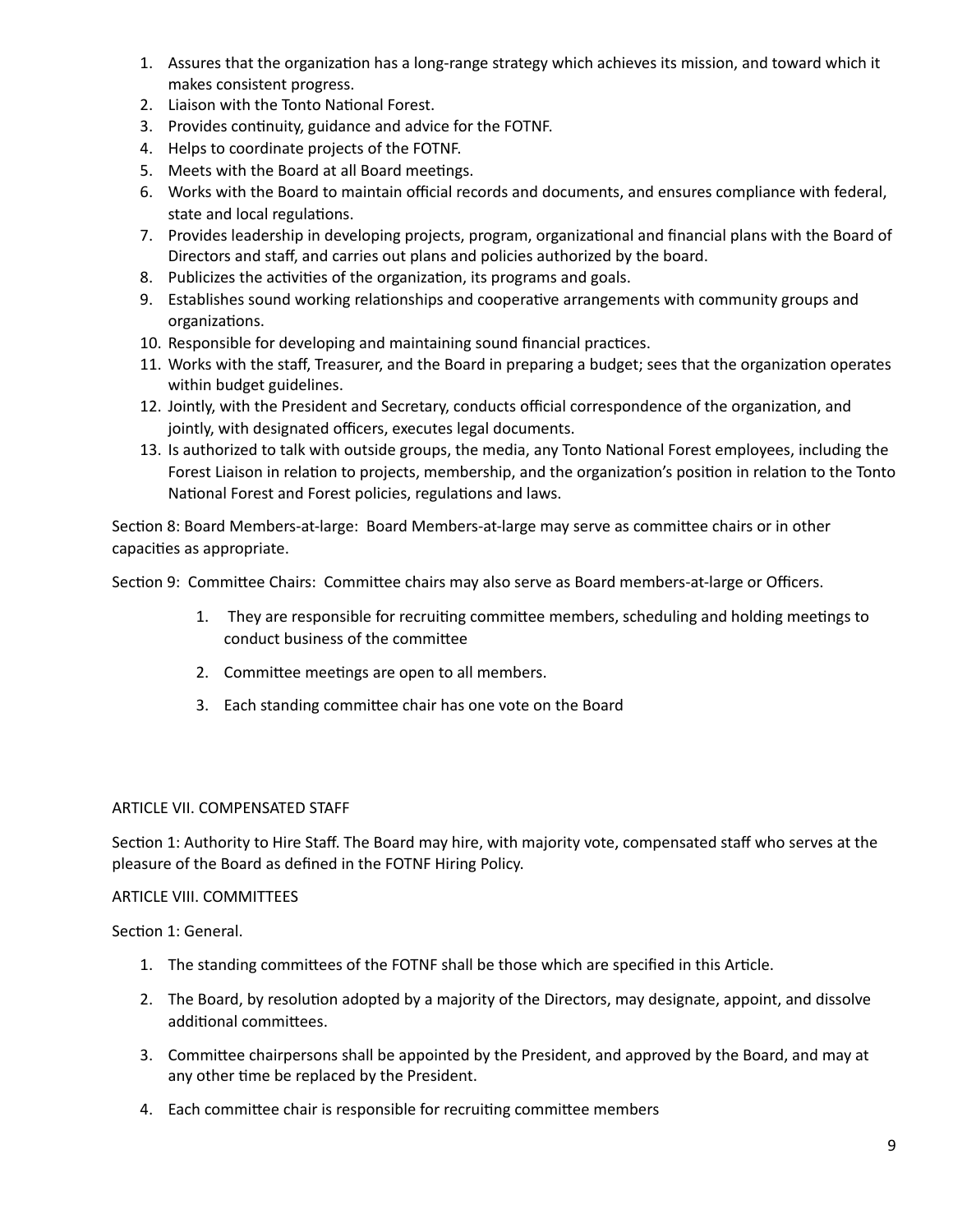5. All committee chairs and members must be members in good standing.

Section 2: Standing Committees. There shall be standing committees as written herein which are considered a permanent part of the organization. Members of a standing committee may change when new officers are elected, but the purpose of the committee and its functions and duties do not change.

There shall be the following Standing Committees:

Cultural Resources

Natural Resources

Recreation and Education

Recruitment and Membership.

### ARTICLE IX. FINANCES

Section 1. Accounts.

- 1. The Board shall designate banks or depositories in which the funds of the FOTNF shall be kept.
- 2. Accounts under the control of the Board shall be kept in the name of the FOTNF.
- 3. The Board may establish other bank accounts in the name of FOTNF, as needed, to comply with restricted and/or grant fund requirements.
- 4. In the absence of written authorization from the Board to the contrary, all obligations over \$500 shall be signed by two people authorized by the Board.

Section 2: Donations.

- 1. Donations may be accepted as cash or checks or through a secure web-related payment method.
- 2. Donations are acknowledged by a letter from Friends stating all donations are fully tax deductible.
- 3. If donations are solicited and brought in together with a project proposal that the Board deems worthy of taking on, those donations will be directed at the discretion of the Board to be spent on that project.
- 4. Donations that are not project-related will be used on projects that fulfill the mission of FOTNF.

Section 2: Expenditure Approval. No disbursement of the funds of FOTNF of over \$100 shall be made unless the same is approved by the Board. Executive Director and Treasurer have authority to pay for operational expenses up to \$100 without prior board approval.

Section 3: Preparation of Budget. The President shall cause an annual budget to be prepared for Board approval prior to the end of the fiscal year. The Board shall prepare and distribute an annual budget for membership approval at the Annual Meeting.

Section 4: Audit. The accounts of the FOTNF may be audited and/or reviewed annually by an independent auditor as soon as practical after the close of the fiscal year.

### ARTICLE X. MISCELLANEOUS

Section 1: Rules of Order. Unless otherwise stated by these bylaws, the rules contained in Robert's Rules of Order shall govern all meetings of the FOTNF and all meetings of the Board, whether a regular, annual, or special meeting.